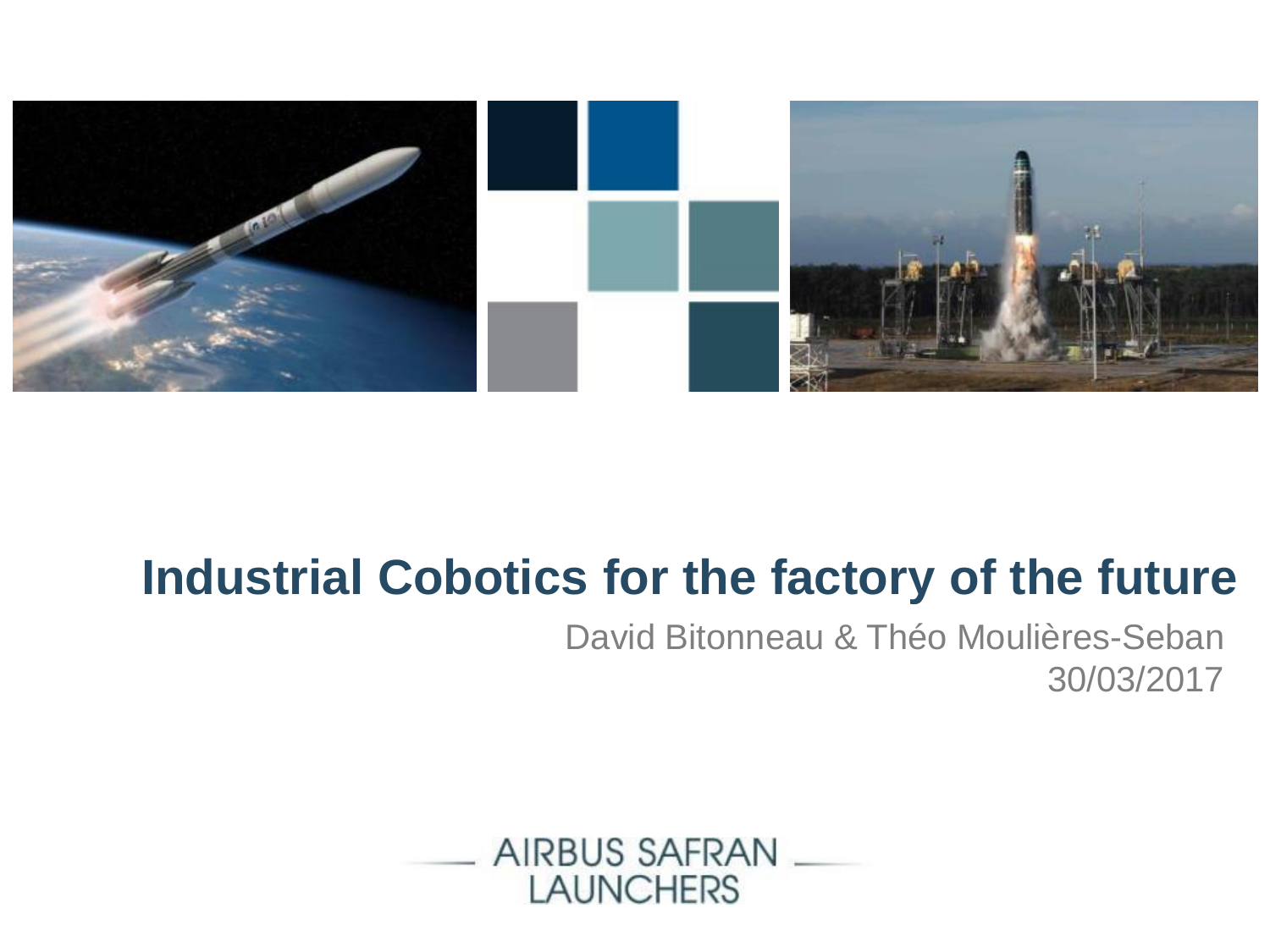## COBOTICS ≠ ROBOTICS

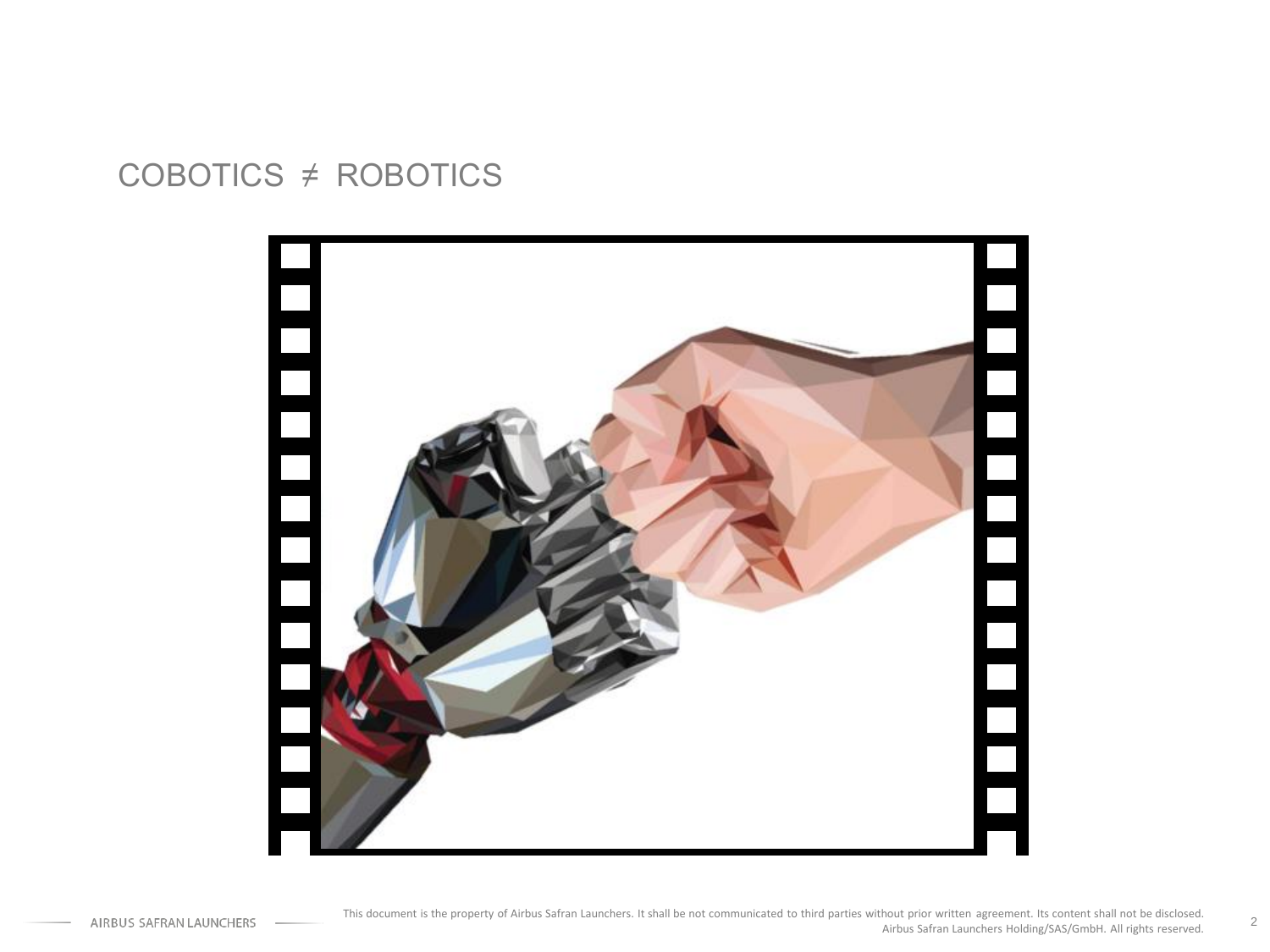## WHY COBOTICS ?

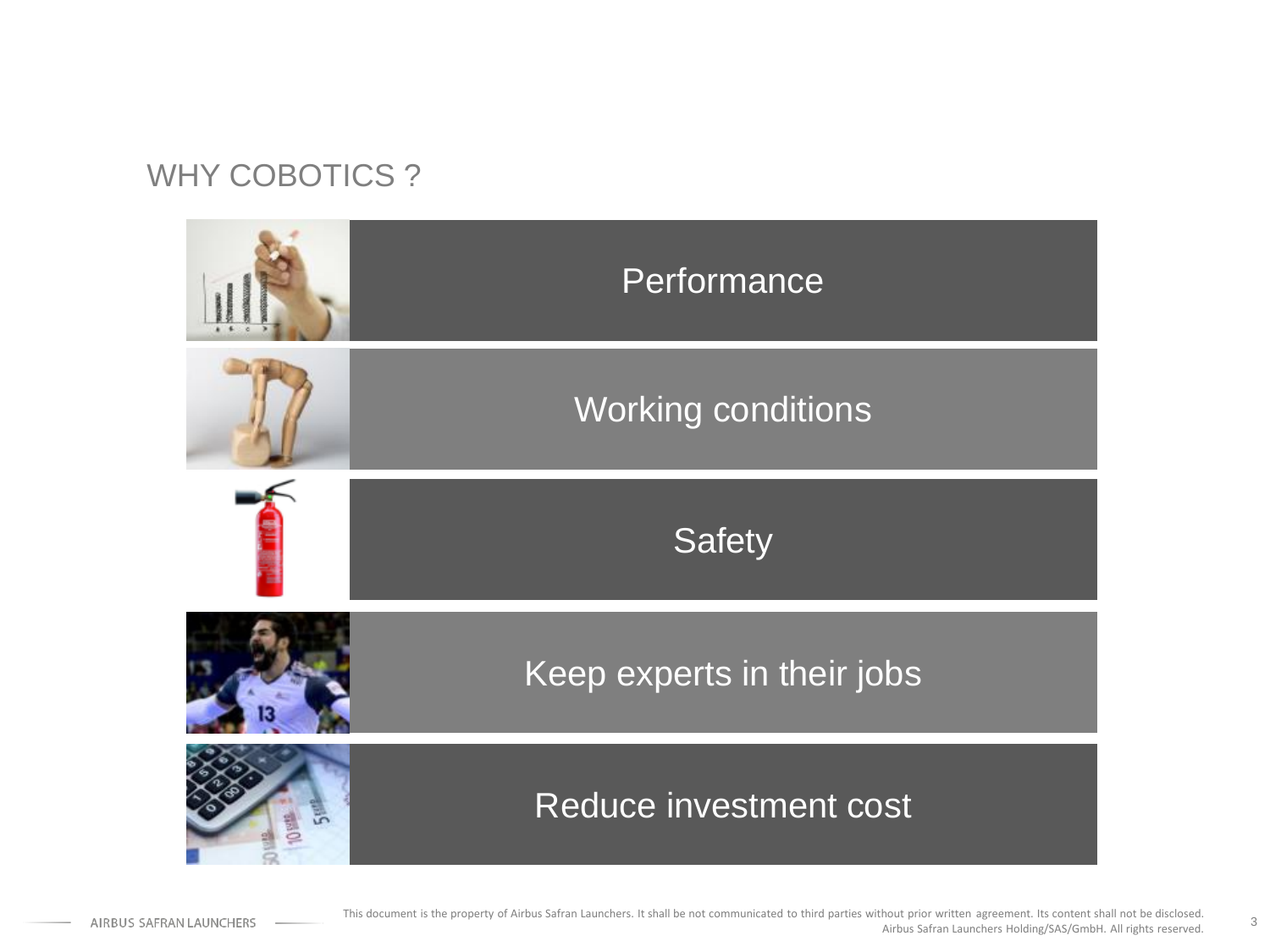## INTRODUCTION

## Pluridisciplinary team

- **Ergonomics**
- **Cognitics**
- Robotics



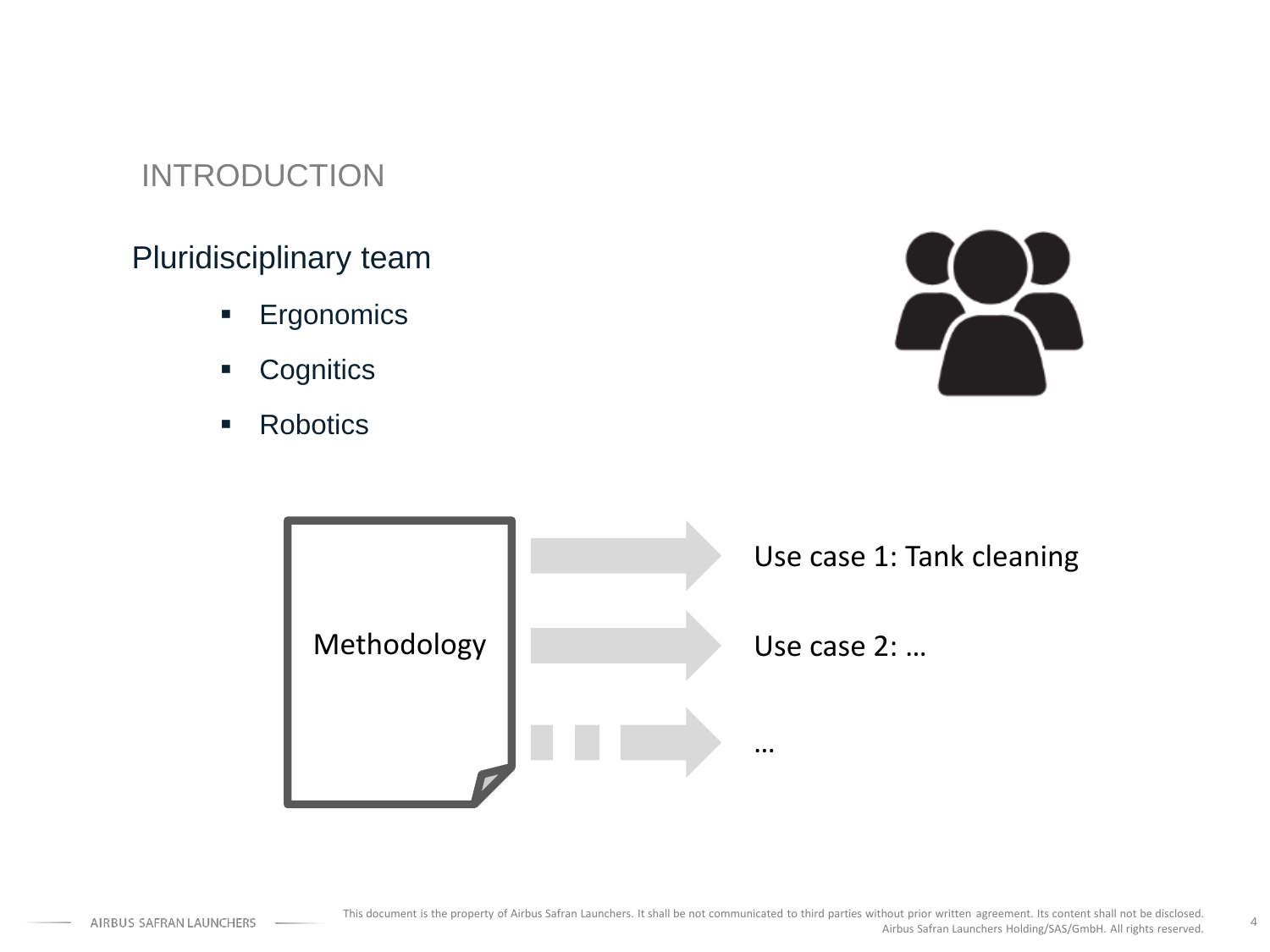

# 1 « Cobotization » methodology

AIRBUS SAFRAN LAUNCHERS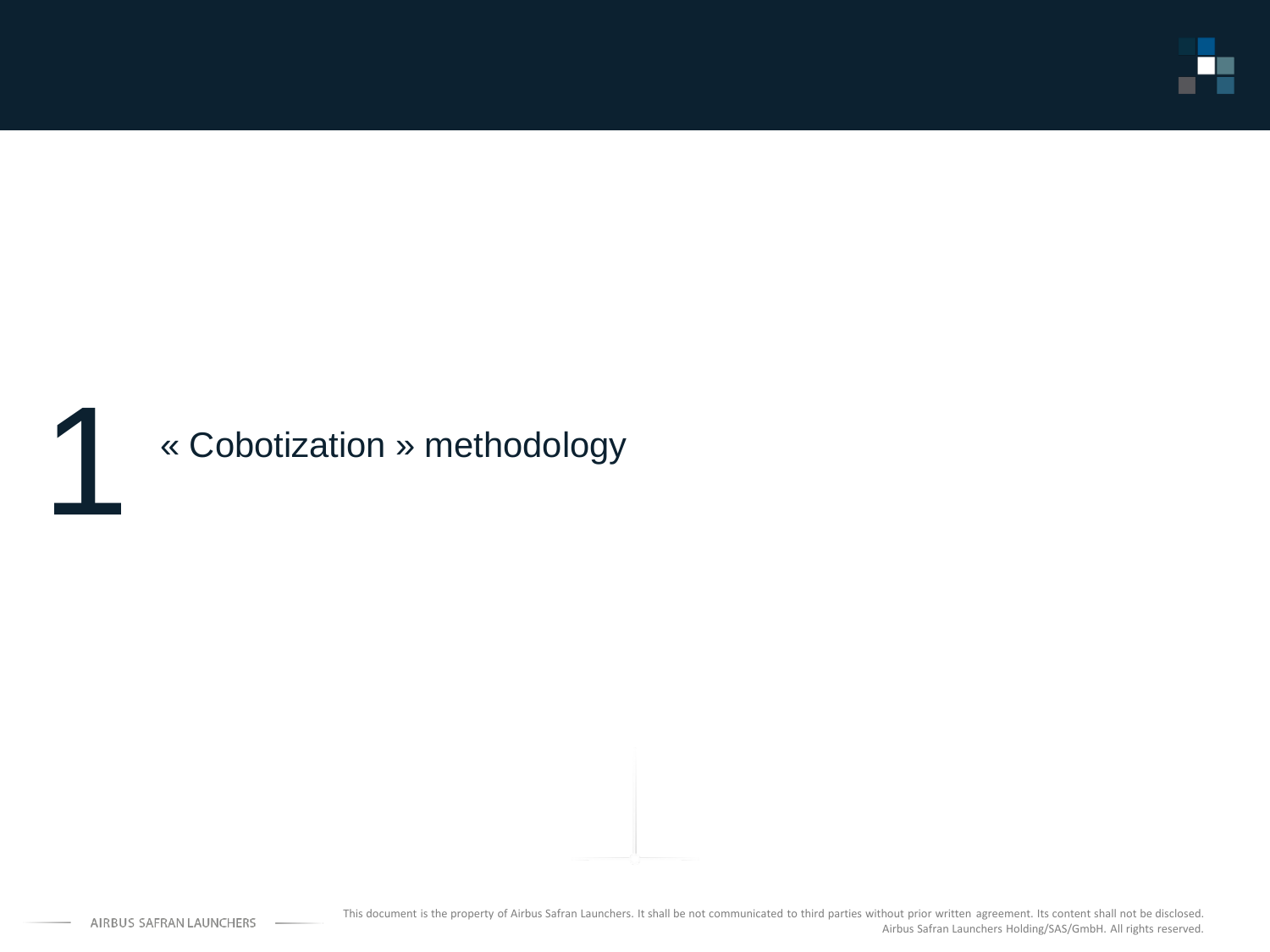## Goal: help to design **cobotic systems**



Moulières-Seban T., Bitonneau D., Thibault JF., Salotti JM., Claverie B., « Human Factors Issues for the Design of a Cobotic System » AHFE 2016, Orlando, E.-U., juillet 2016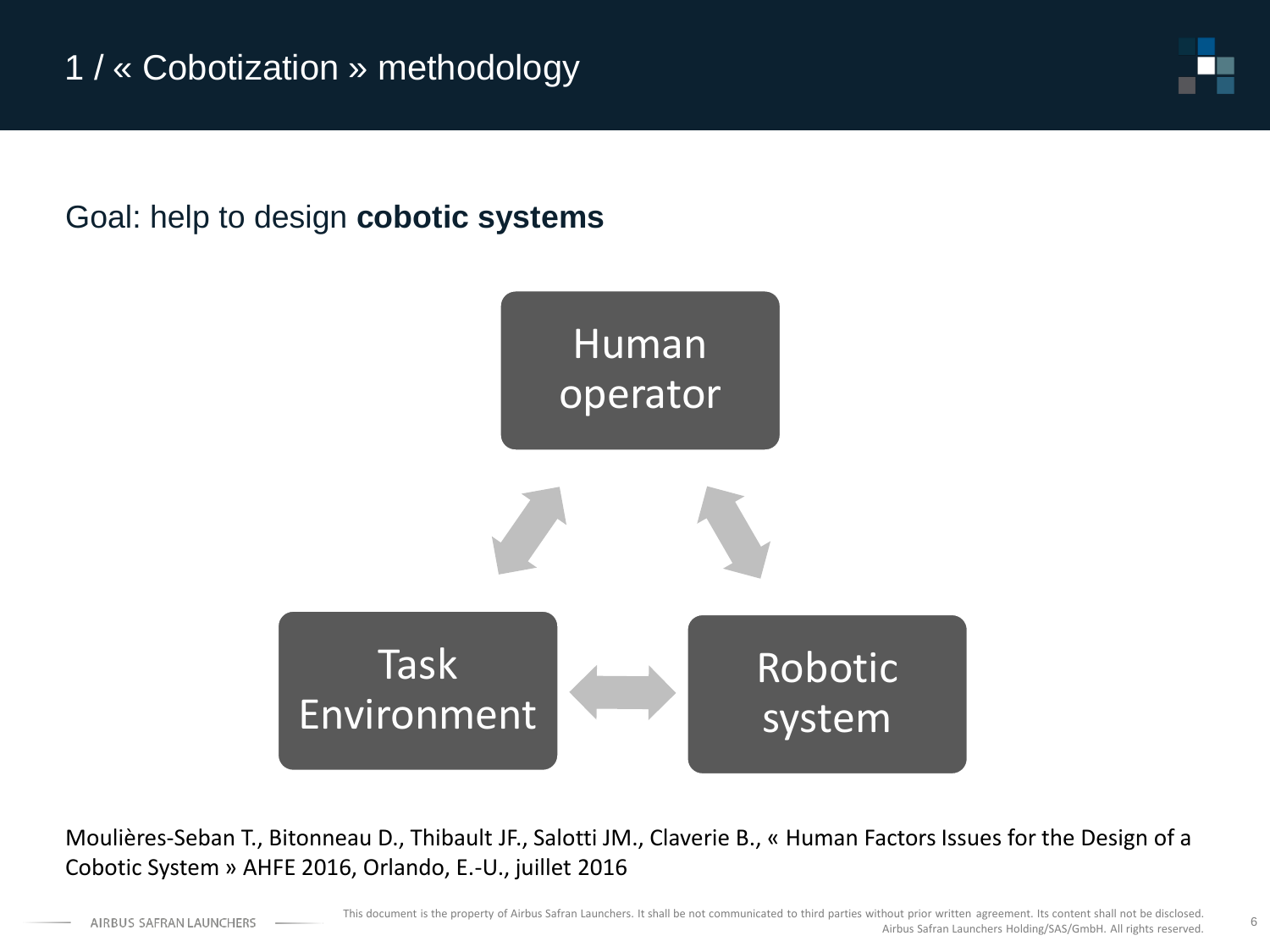

- Preliminary analysis 1
- Theoretical solution  $\mathcal{P}$
- Basic design 3
- Advanced design 4
- Industrialization 5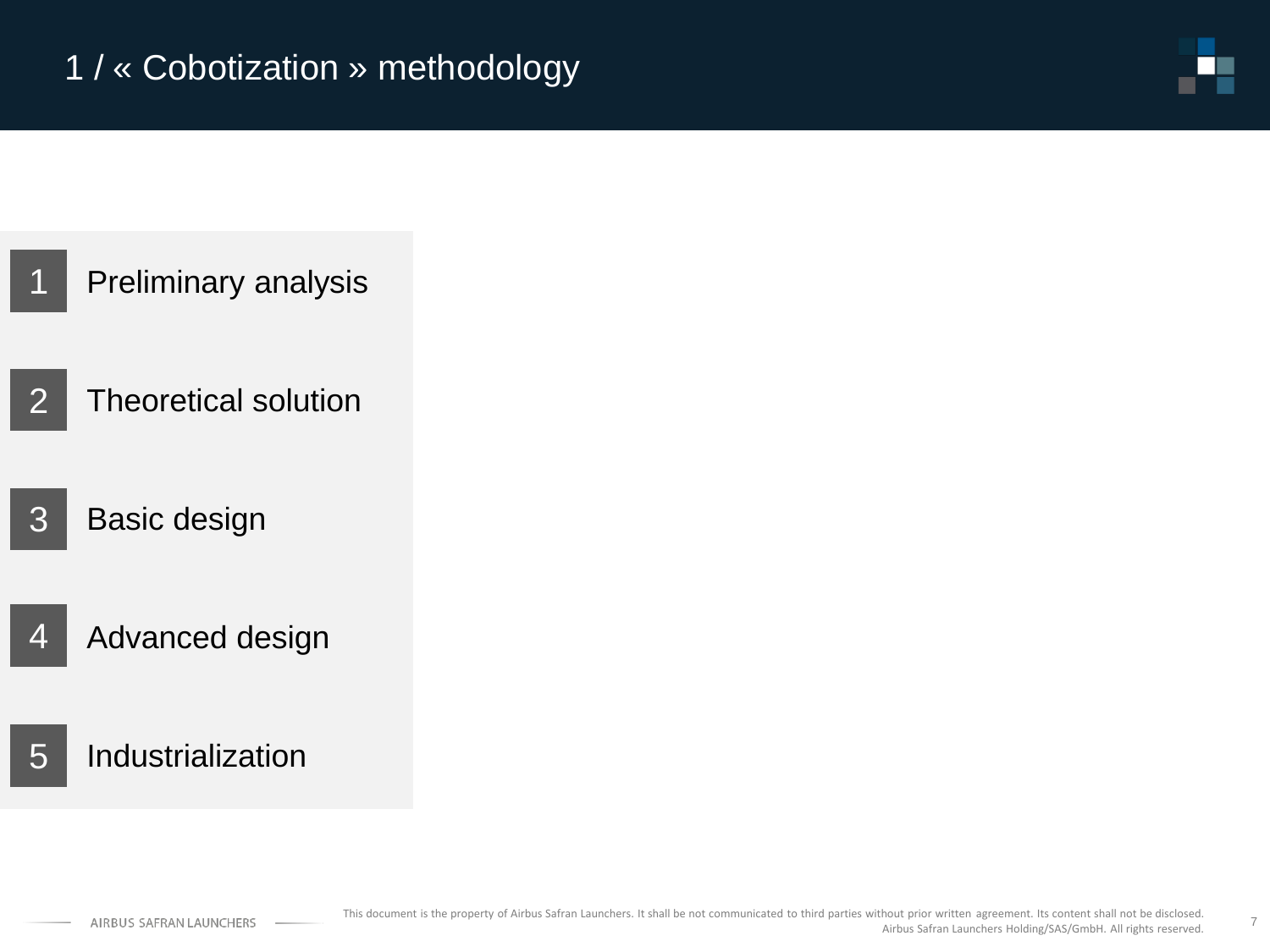



This document is the property of Airbus Safran Launchers. It shall be not communicated to third parties without prior written agreement. Its content shall not be disclosed. Airbus Safran Launchers Holding/SAS/GmbH. All rights reserved.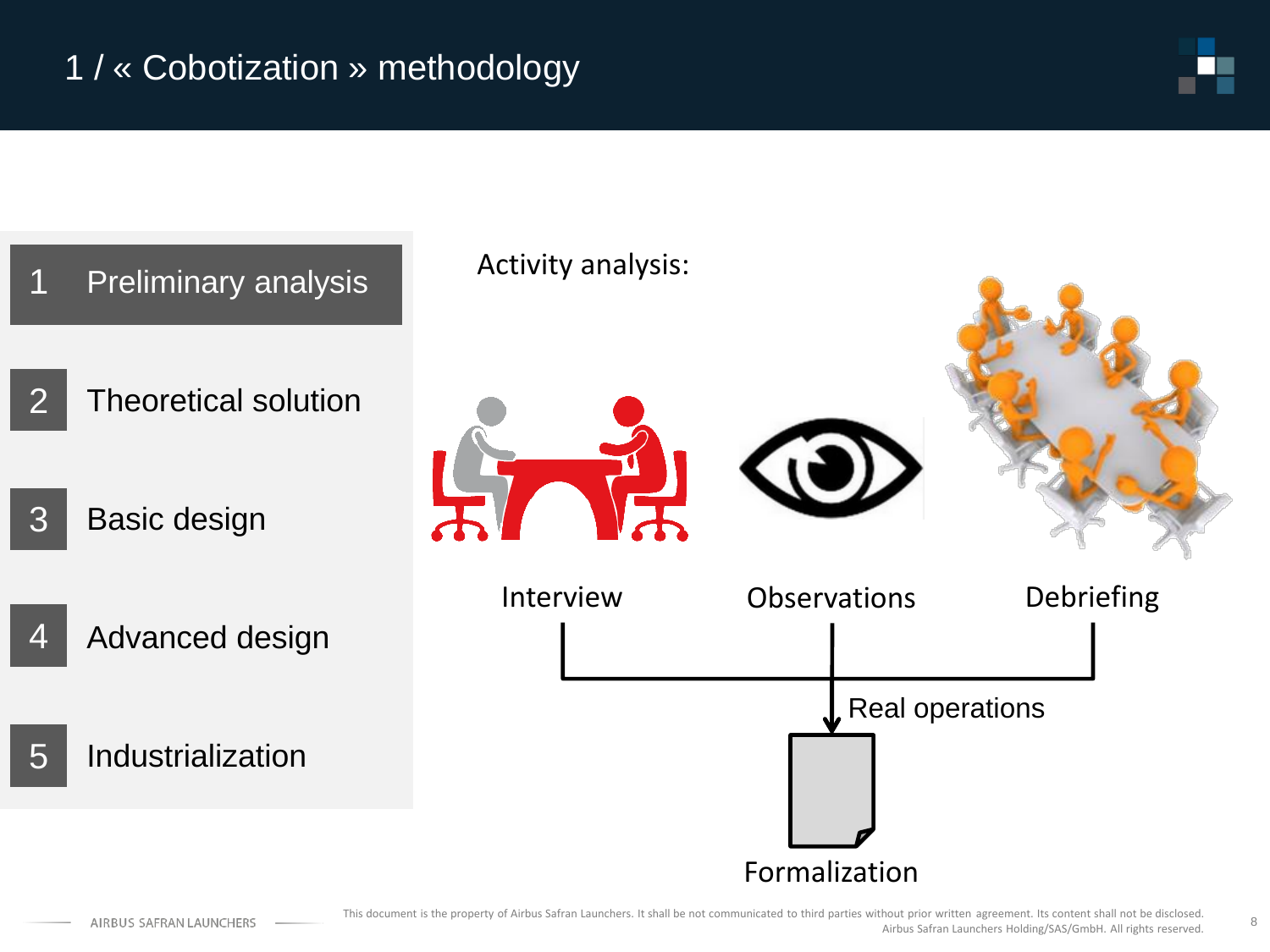

#### Preliminary analysis 1

- Theoretical solution 2
- Basic design 3
- Advanced design 4
- Industrialization 5

Technology review:



Moulières-Seban T., Bitonneau D., Thibault JF., Salotti JM., Claverie B., « Les Interactions Homme Robot pour la Cobotique Industrielle » ErgoIA 2016 Bidart, juillet 2016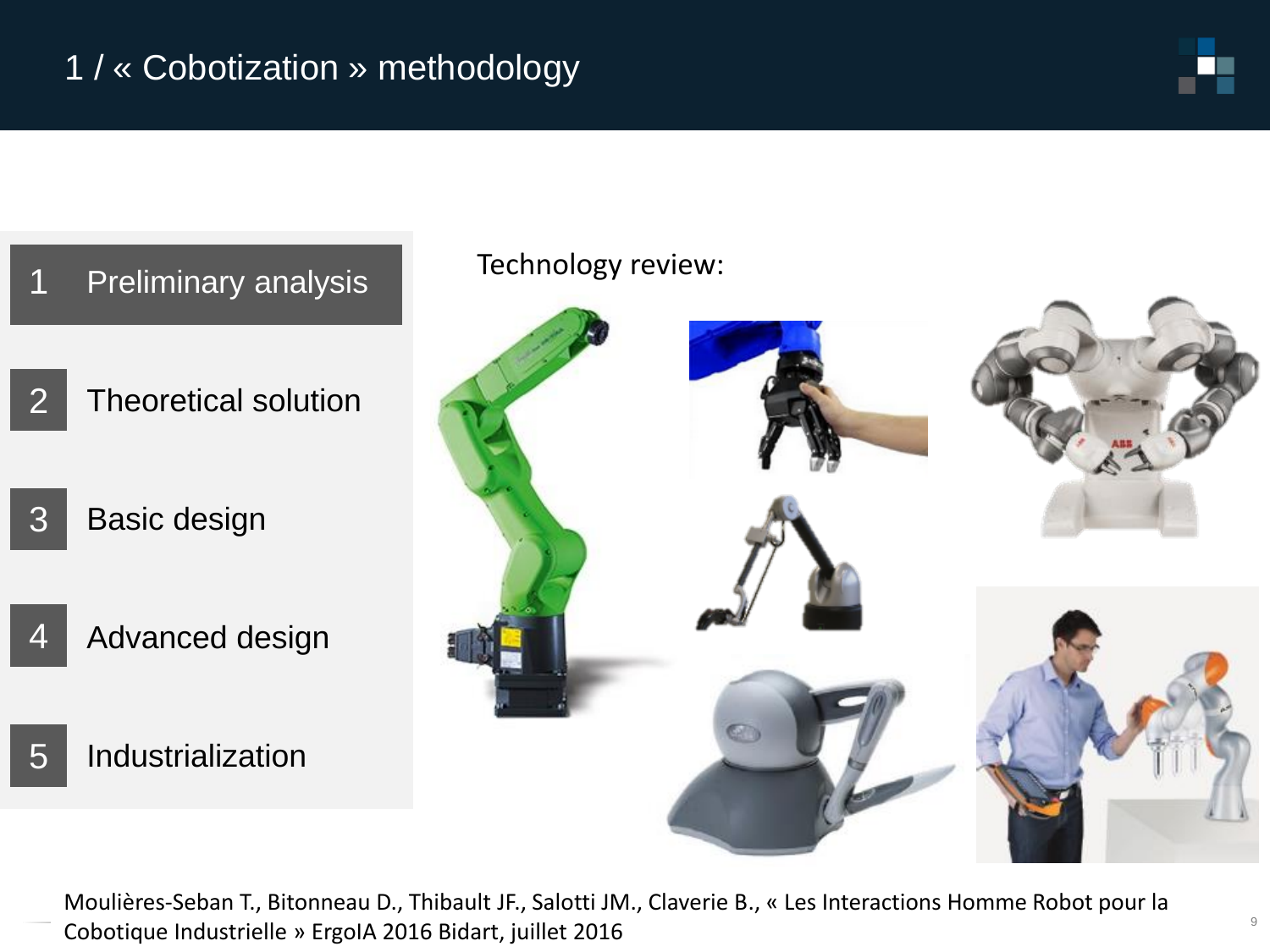

#### Preliminary analysis 1

- Theoretical solution 2
- Basic design 3
- Advanced design  $\angle$
- Industrialization 5

### Theoretical solution:







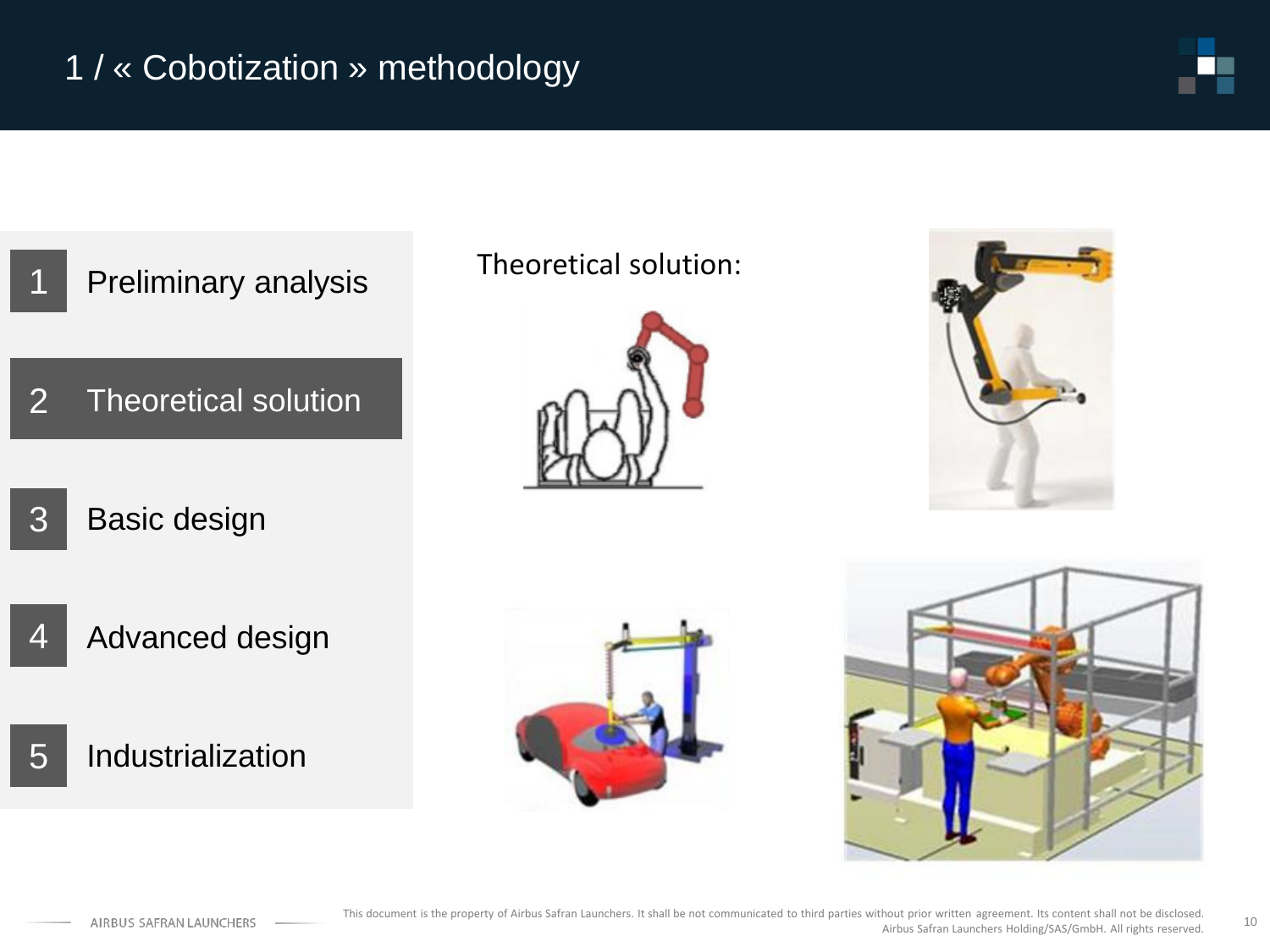

#### Preliminary analysis 1

- Theoretical solution 2
- Basic design 3
- Advanced design 4

#### Industrialization 5

Simulation-based approach with the future users:





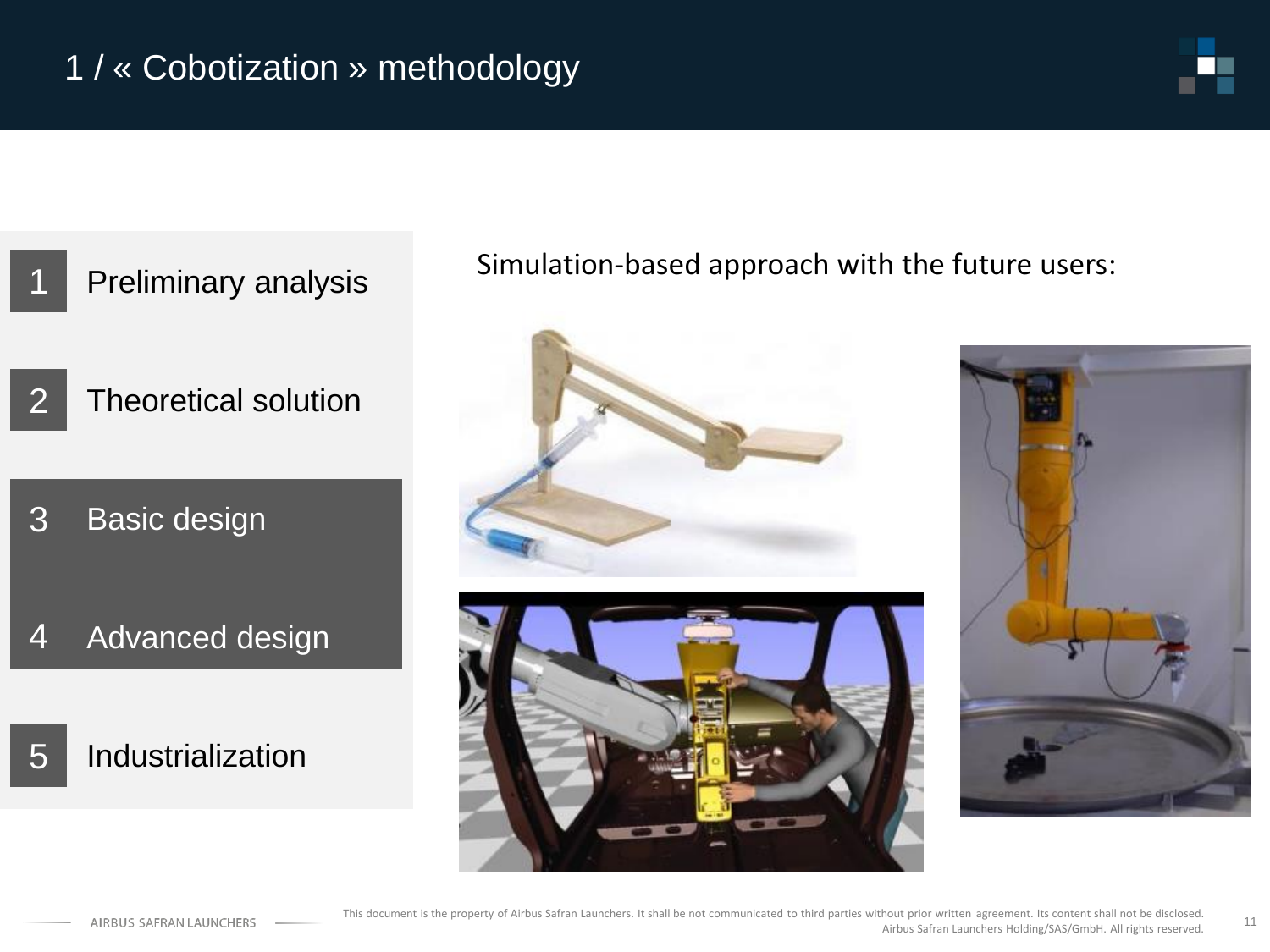#### Preliminary analysis 1

- Theoretical solution  $\mathcal{P}$
- Basic design 3
- Advanced design 4

#### Industrialization 5

- *Technical specifications*
- *Setting up*
- *Teaching*
- *Certification*
- *Putting into service*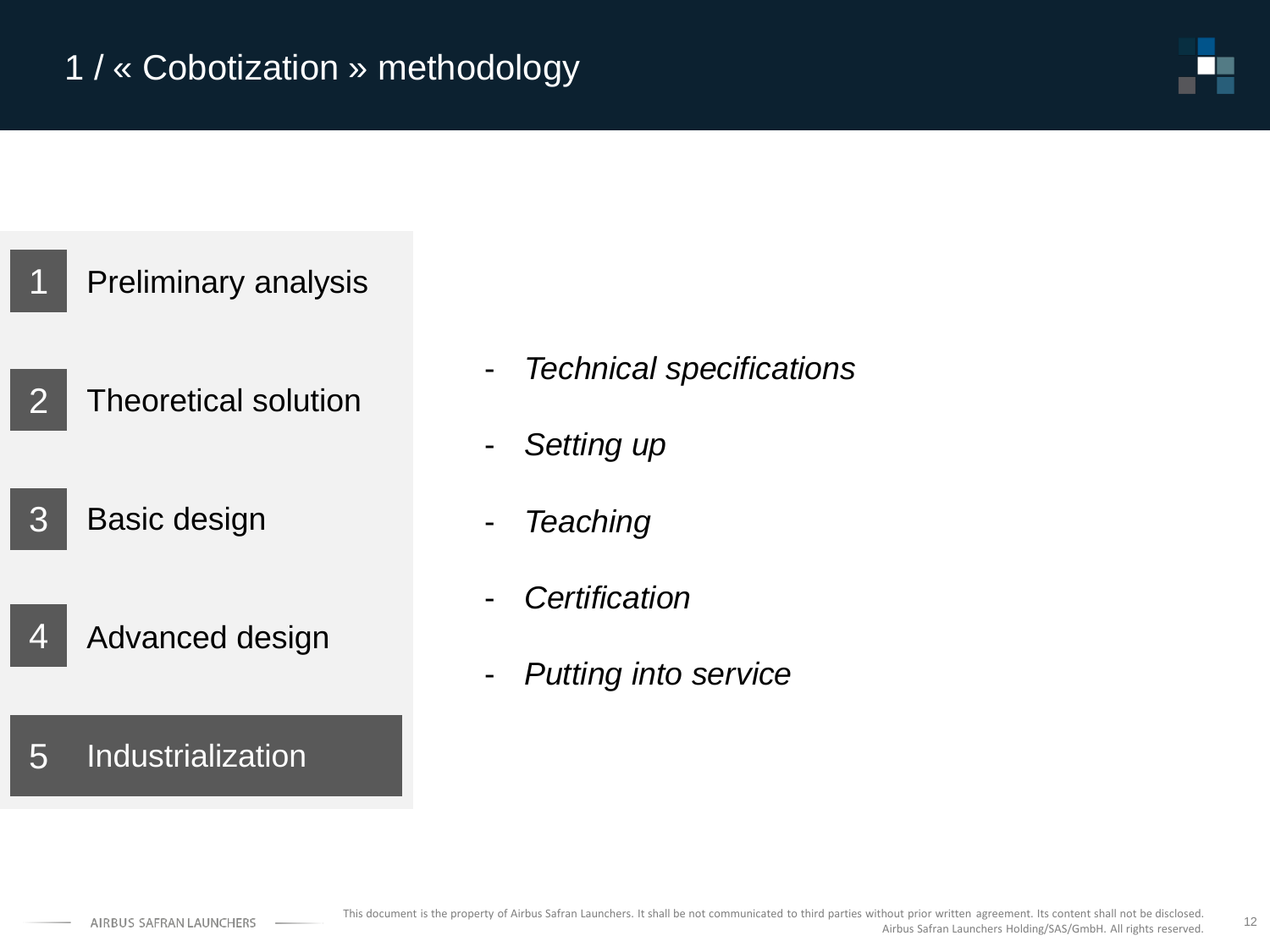

## 2 Use case: Tank cleaning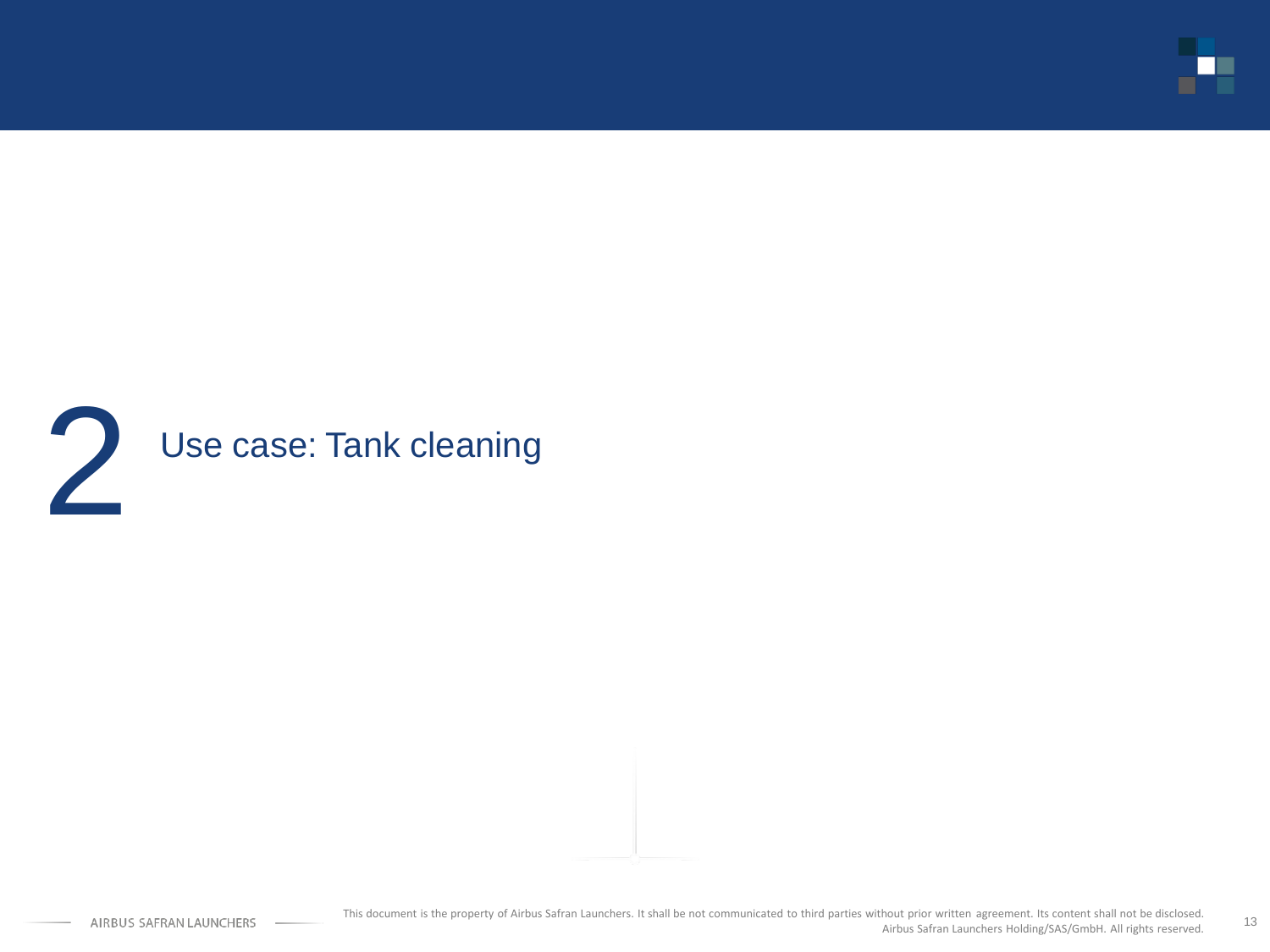

Removed pictures for confidentiality reasons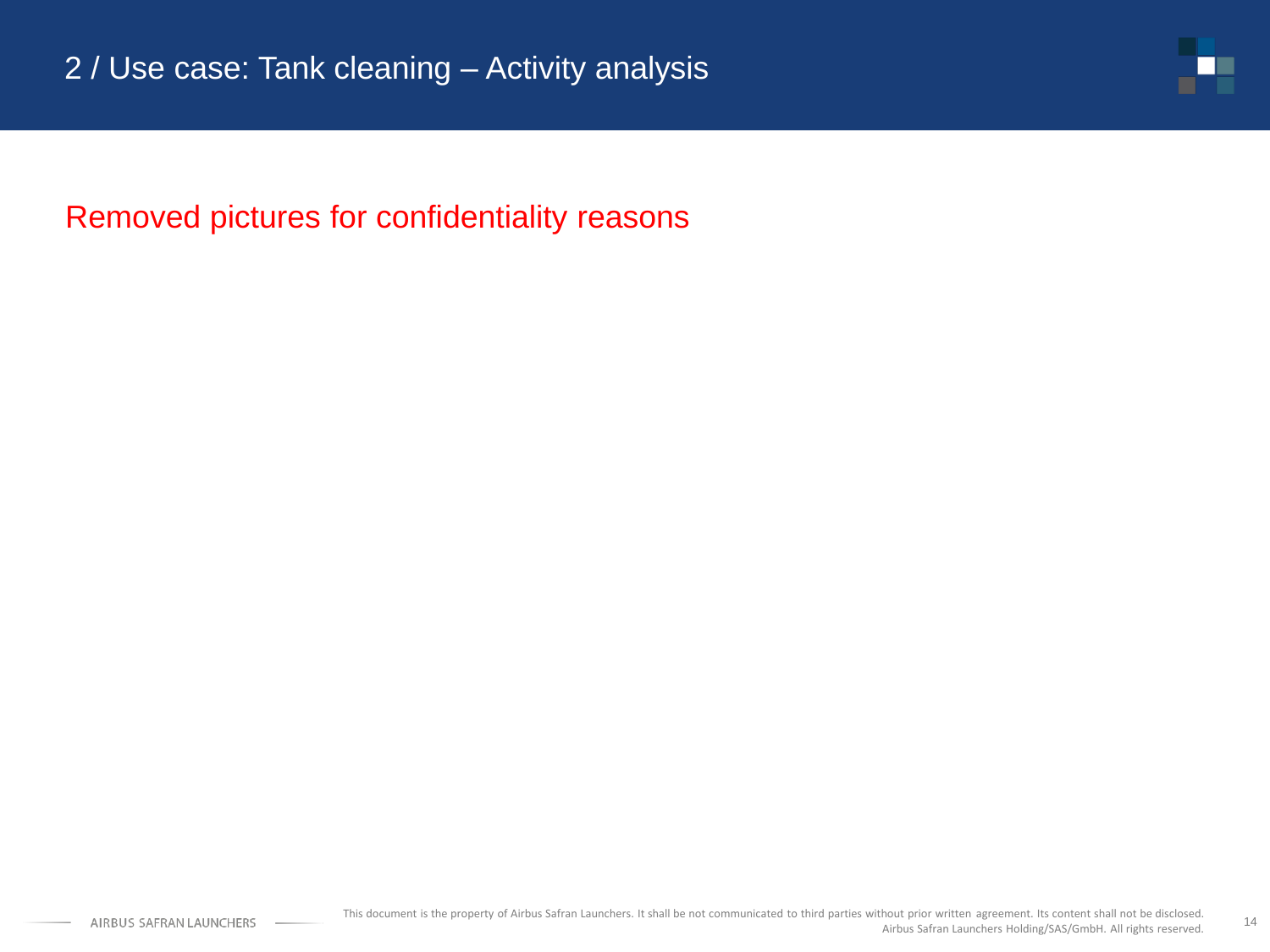

Goals:

- Improve working conditions
- Remote pyrotechnic operations
- Reduce cycle time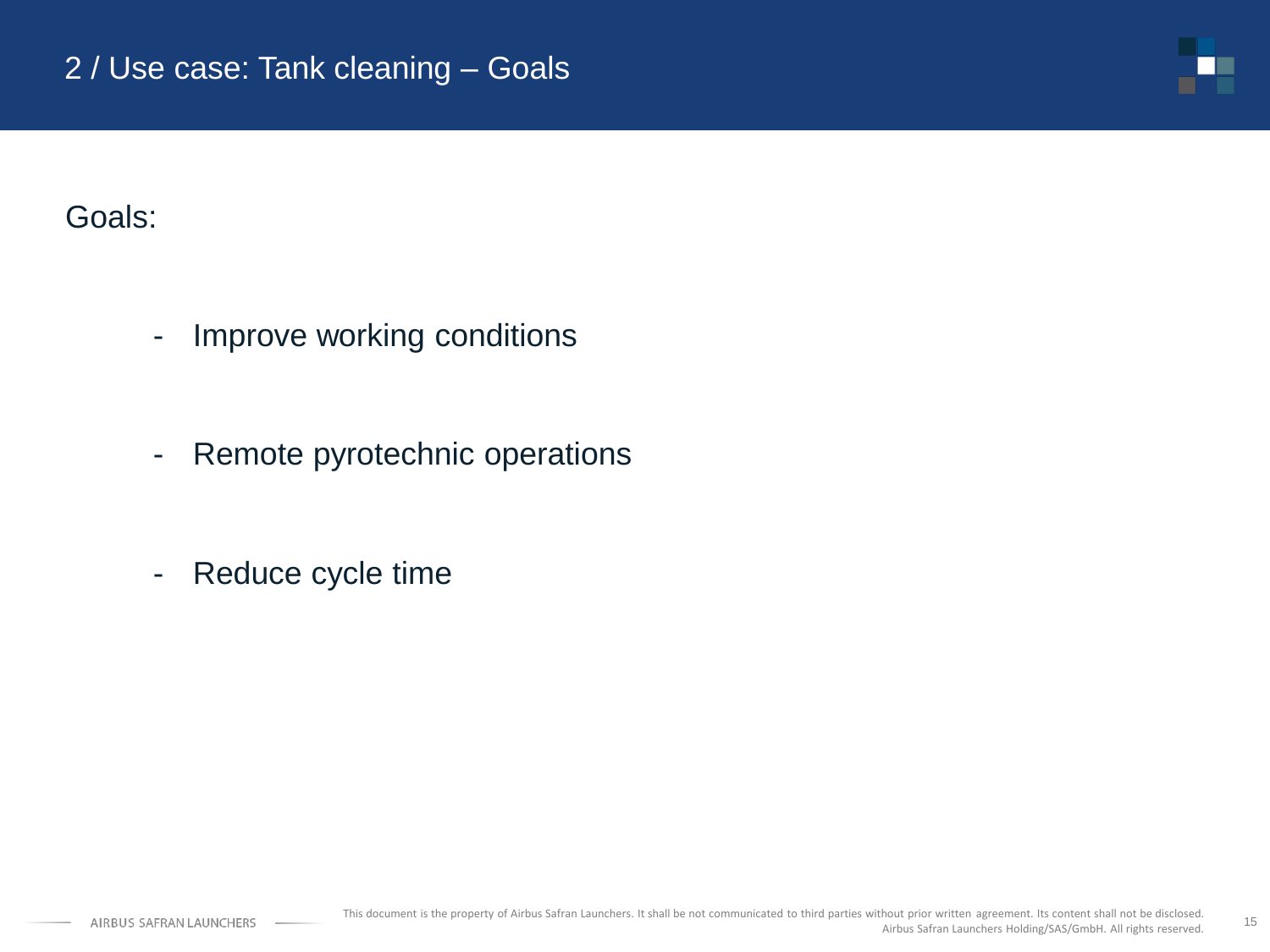

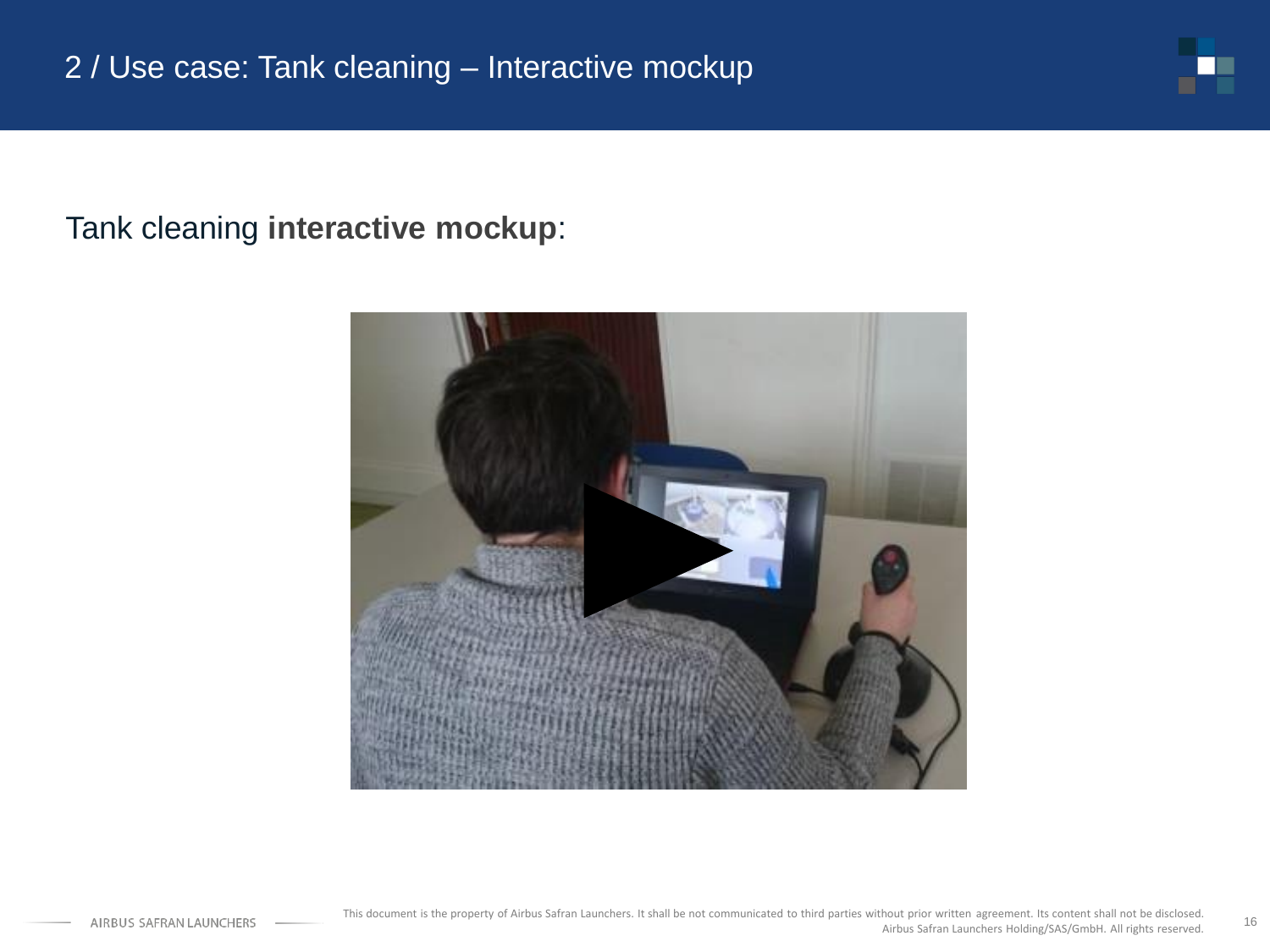

## Teleoperated scrubbing test:

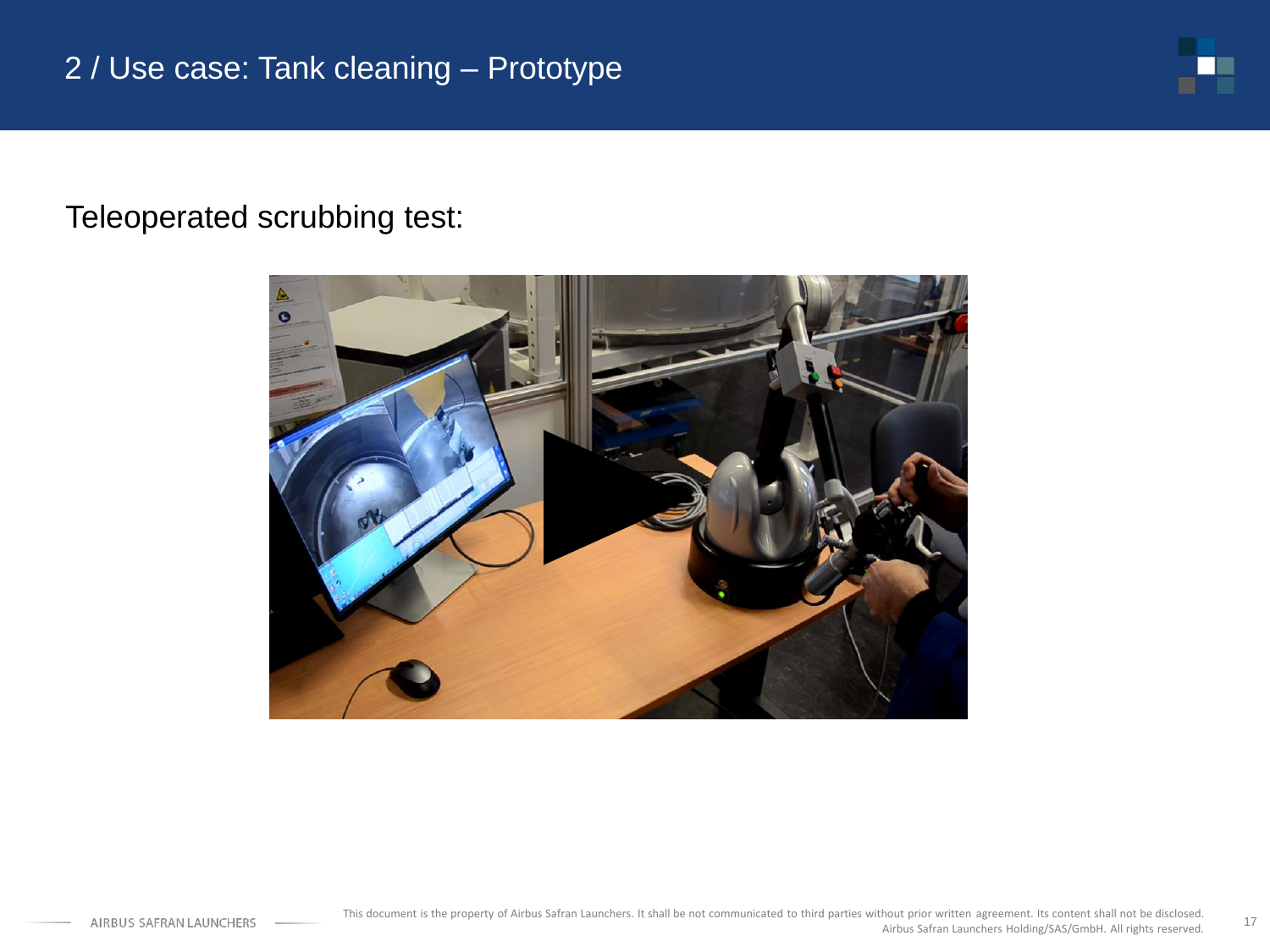## **CONCLUSION**

## **Methodology:**

- Interdisciplinary team
- Including safety and normative aspects
- To be completed (industrialization step in progress)
- Currently tested through other projects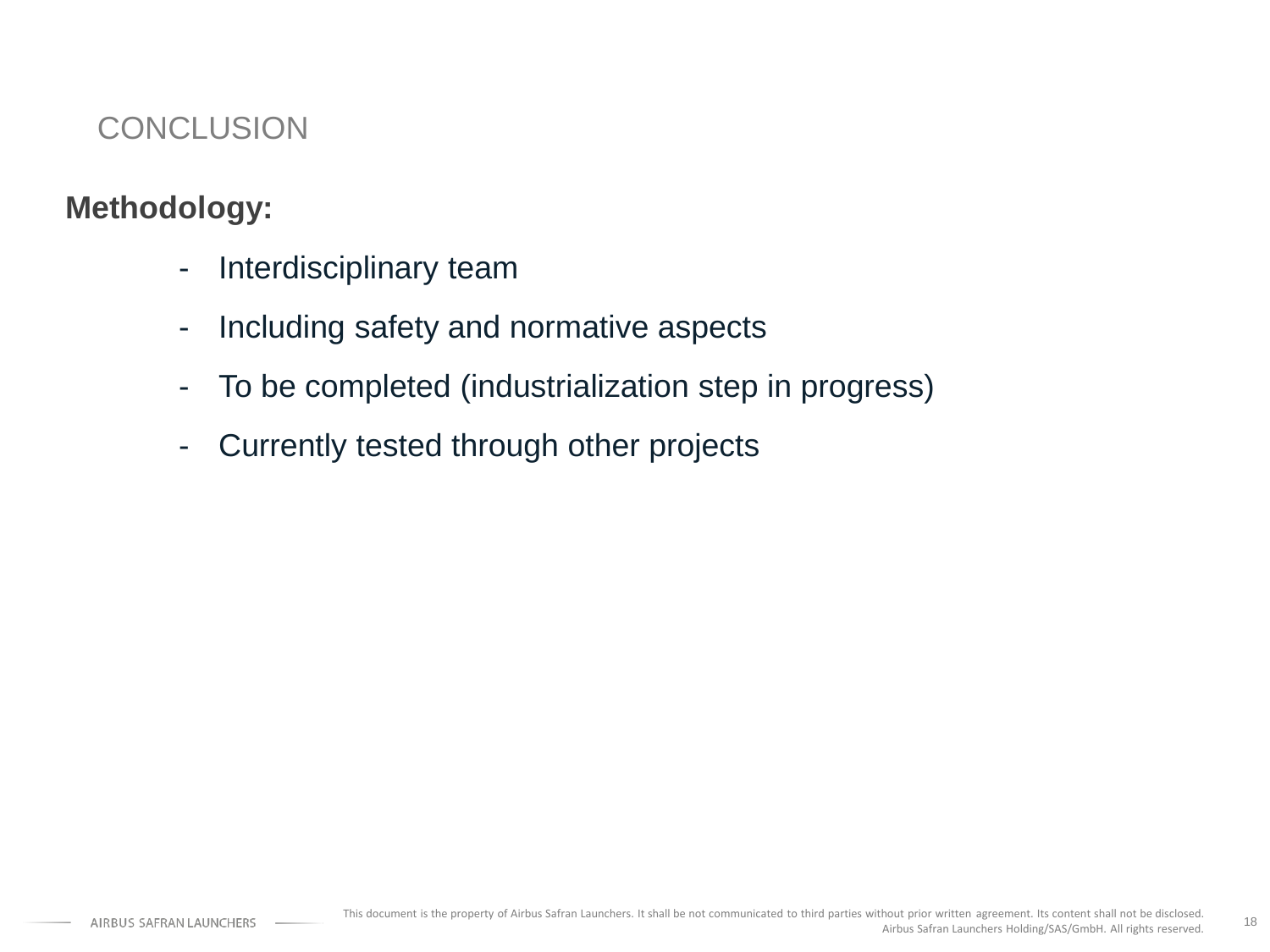### **CONCLUSION**

## **Cobotics:**



- Pyrotechnic workstations  $\leftarrow$   $\rightarrow$  Teleoperation